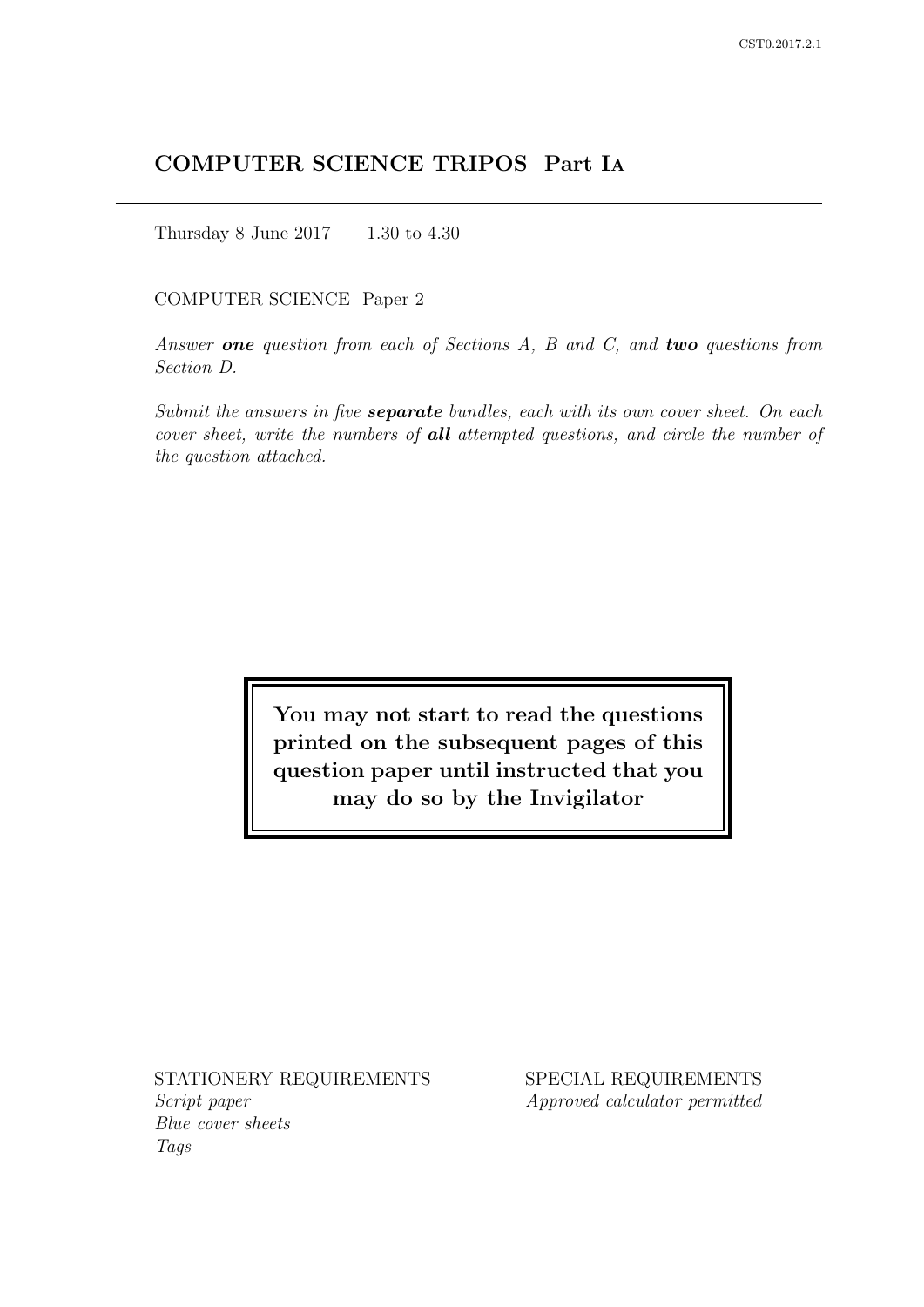### SECTION A

#### 1 Digital Electronics

- (a) Briefly describe the main feature of a combinational logic block. [2 marks]
- (b) Use Boolean algebra to simplify the following expression

 $W = A \cdot \overline{B} \cdot C \cdot \overline{D} \cdot E + A \cdot C \cdot D + A \cdot C \cdot \overline{F} \cdot G \cdot \overline{H} + A \cdot B \cdot C \cdot \overline{D} \cdot E + A \cdot C \cdot D \cdot \overline{E} + \overline{E} \cdot \overline{H}$ 

in sum of products form.

*Hint:* 
$$
X.Y + \overline{X}.Z = X.Y + \overline{X}.Z + Y.Z
$$
 [4 marks]

- (c) A 2-bit binary adder sums two numbers,  $A_1A_0$  and  $B_1B_0$  to yield the unsigned result  $Y_2Y_1Y_0$ , where the zero subscript indicates the least significant bit (LSB).
	- (i) Write down the truth table for the required outputs  $Y_2$ ,  $Y_1$  and  $Y_0$ .
	- $(ii)$  Using a Karnaugh map (K map) or otherwise, give the simplified sum of products expression for  $Y_2$ .
	- $(iii)$  Using a K map or otherwise, determine a simplified product of sums expression for  $Y_2$  and show how the circuit can be implemented using only NOR gates (of any number of inputs).

[7 marks]

(d) Simplify the following four variable function  $F(A, B, C, D)$  using the Quine-McCluskey (Q-M) method:

> Minterms:  $\overline{A}.\overline{B}.\overline{C}.\overline{D}, \overline{A}.\overline{B}.\overline{C}.\overline{D}, \overline{A}.\overline{B}.\overline{C}.\overline{D}, \overline{A}.\overline{B}.\overline{C}.\overline{D}, \overline{A}.\overline{B}.\overline{C}.\overline{D}, A.\overline{B}.\overline{C}.\overline{D}$ Don't cares:  $\overline{A}.\overline{B}.\overline{C}.\overline{D}, A.\overline{B}.\overline{C}.\overline{D}, A.B.C.D$  [7 marks]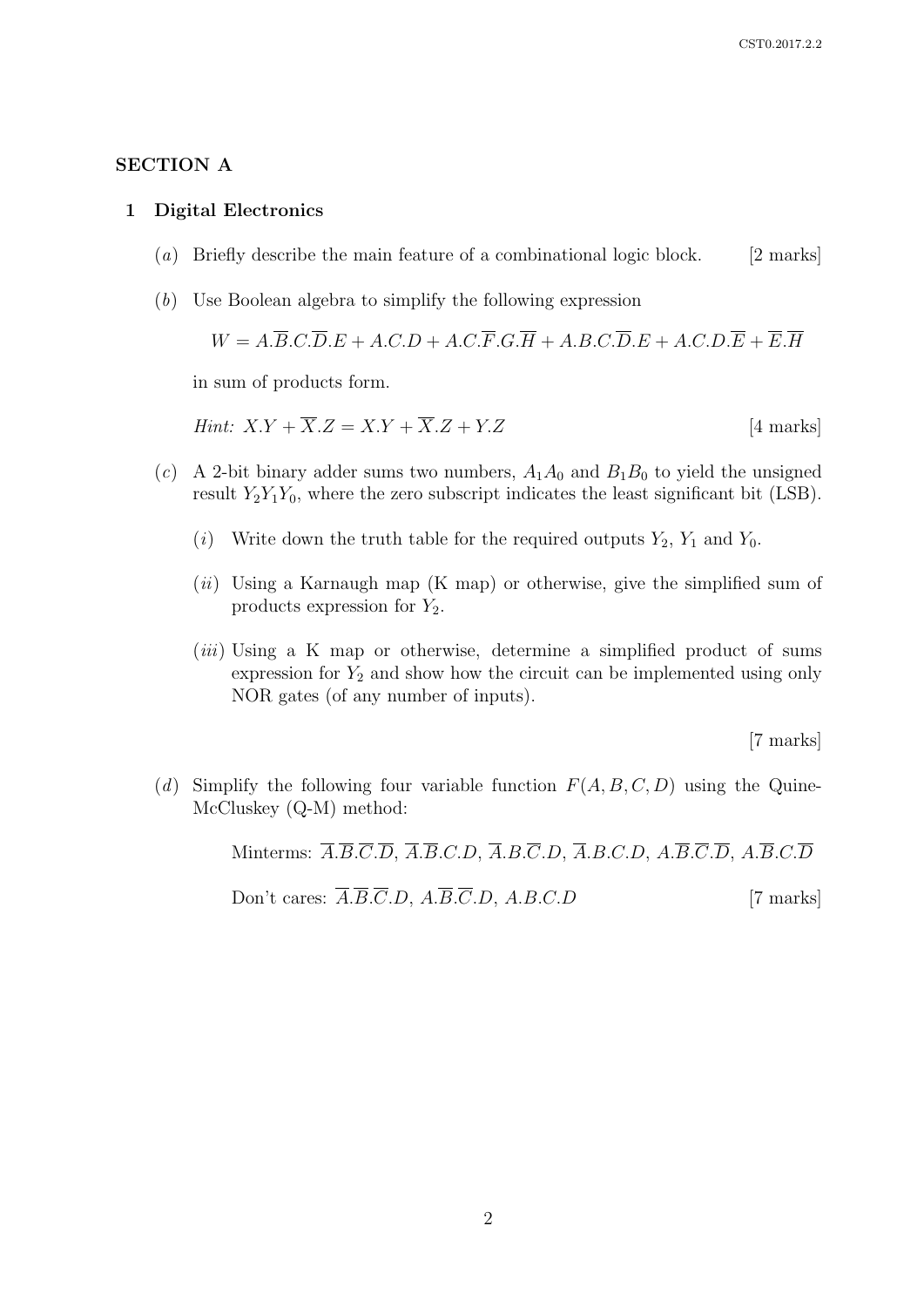### 2 Digital Electronics

- (a) Give the truth table for an RS Latch implemented using two cross coupled NOR gates and determine the state diagram for the  $\overline{Q}$  output. [6 marks]
- (b) Give the truth table for a 2-to-4 decoder (i.e., 2 control inputs,  $S_1, S_0$ , and 4 outputs,  $Q_3, Q_2, Q_1, Q_0$  and show how it can be implemented using 2-input NOR and NOT gates. [4 marks]
- (c) Show how the 2-to-4 decoder in part  $(b)$  can be used to implement a 4-to-1 multiplexor (i.e., 4 inputs, 2 control inputs and 1 output) using only NAND gates for the additional combinational logic required. [4 marks]
- $(d)$  (i) Write down the state transition table corresponding to the following state diagram



where  $[Q_B Q_A]$  are the current state, B and A are the inputs, and X and Y are the outputs.

(ii) Show how two D-type flip flops and two  $\mu$ -to-1 multiplexors can be used to implement the Mealy machine given in the state diagram in part  $(d)(i)$ .

[6 marks]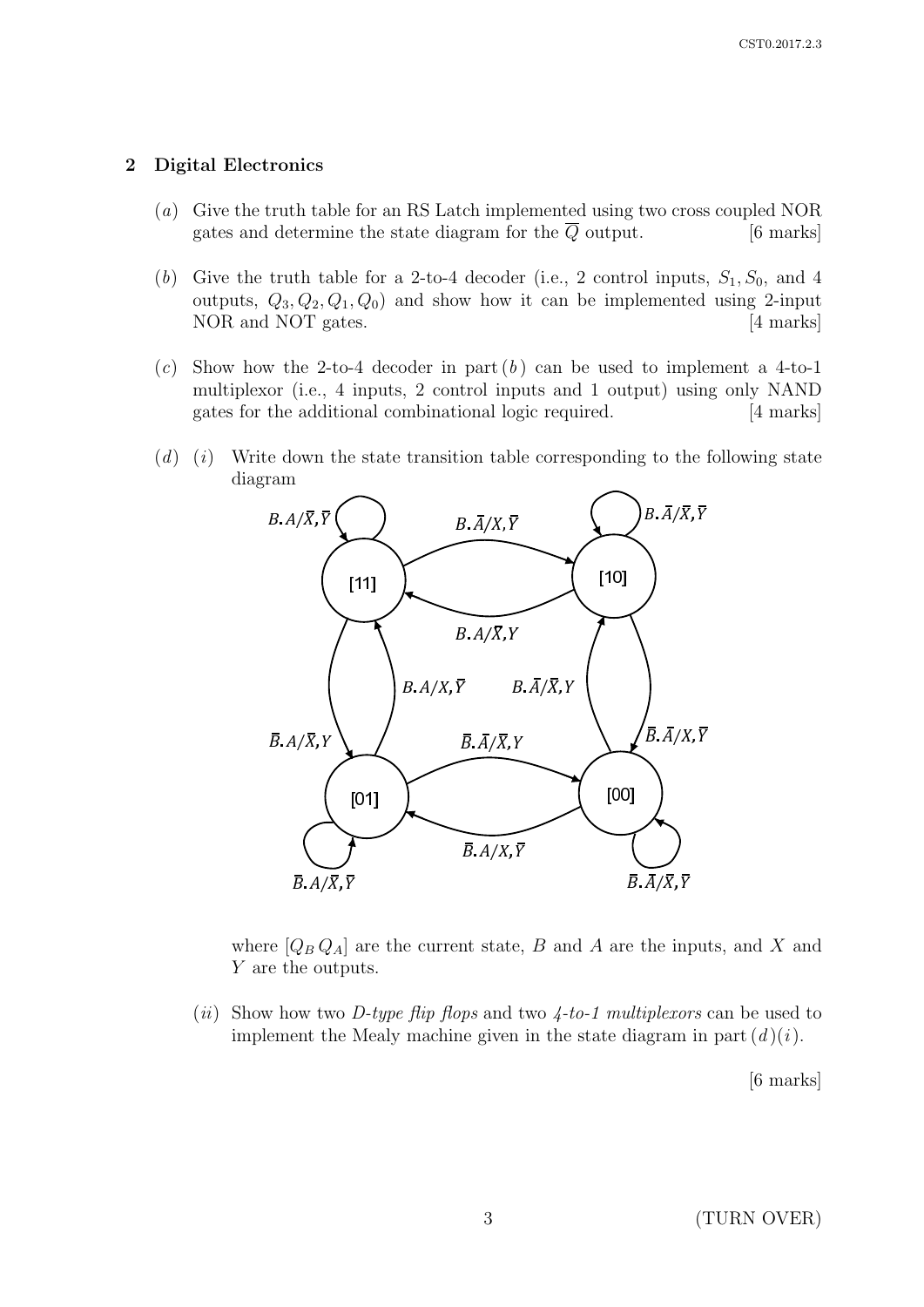### SECTION B

#### 3 Operating Systems

- (a) What is the CPU IO burst cycle? How does it motivate multi-programming? What does it mean for a process to be  $CPU$  bound or  $IO$  bound? [6 marks]
- $(b)$  Consider a single processor system supporting two running processes, A and B, with the following sequential execution patterns:

A: [CPU 8 ms; IO 1 ms; CPU 8 ms; IO 1 ms; CPU 8 ms] B: [CPU 2 ms; IO 1 ms; CPU 2 ms; IO 1 ms; CPU 2 ms]

Assume that IO operations do not interfere with each other and are blocking, and that scheduling and context switch times are negligible.

- (i) What is the total elapsed time for the two processes to run to completion? [2 marks]
- (*ii*) Assume the system runs a non-preemptive scheduler where processes are scheduled in the order in which they become runnable, and that  $B$  takes priority over A in the event of a tie. Give the combined execution pattern of the two processes in the format as in part  $(b)$ , and determine the total elapsed time for the two processes to run to completion. [5 marks]
- (*iii*) Repeat part  $(b)(ii)$  with a pre-emptive scheduler operating with a time slice of  $4 \text{ ms.}$  [5 marks]
- $(iv)$  What are the costs and the benefits of a pre-emptive over a non-preemptive scheduler for this workload, which would you choose, and why? [2 marks]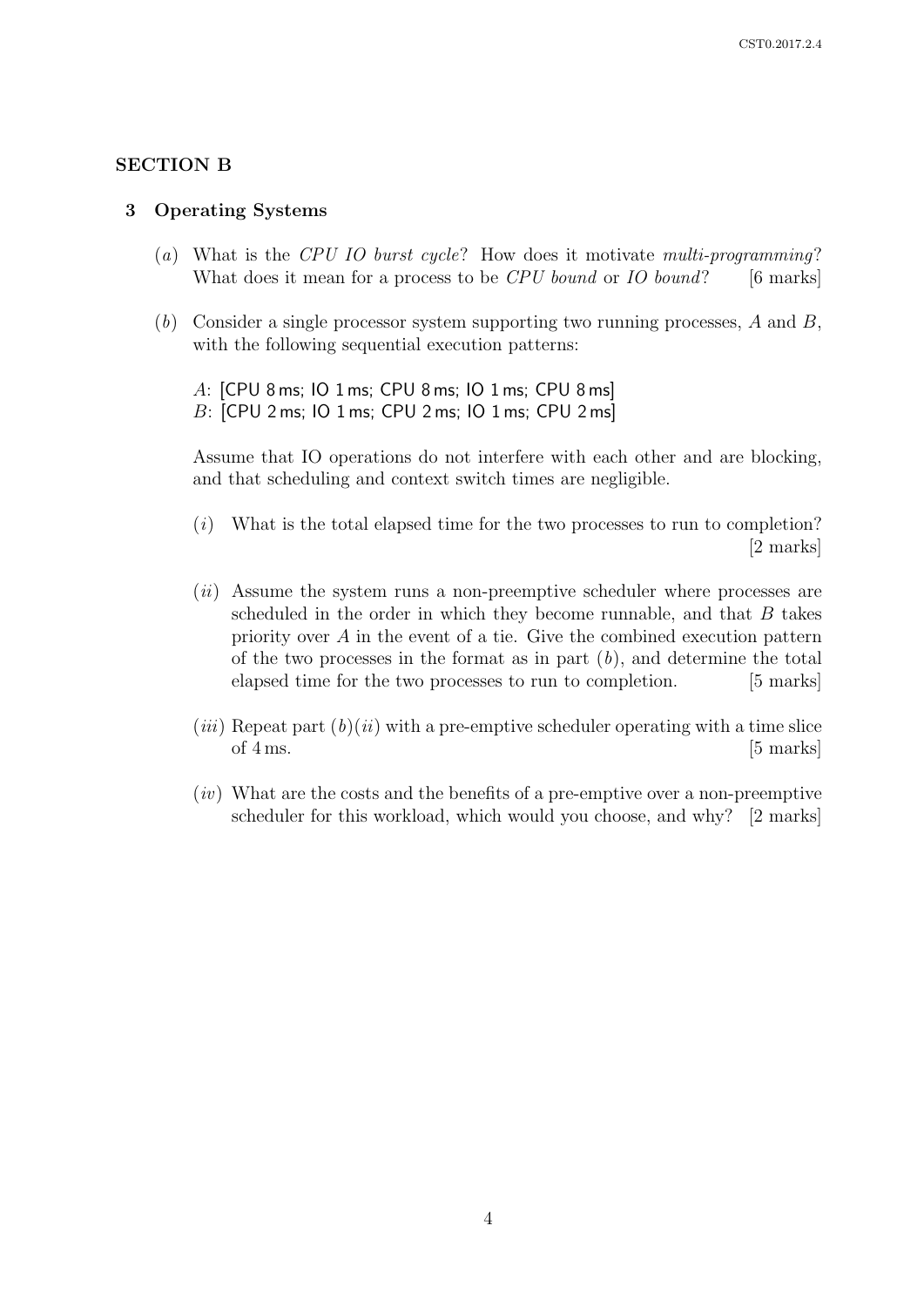## 4 Operating Systems

- (a) The operating system typically provides each process with the illusion that it runs in a contiguous piece of memory. State the problem of external fragmentation in memory where processes have variably sized memory partitions. Describe how *paged virtual memory* solves this problem, and any time and space costs it introduces. [4 marks]
- (b) Consider a 64 bit machine architecture providing 48 bit virtual addressing where the operating system uses a 4-level page table structure where a page is 4096 bytes and each page table entry is 8 bytes in size.
	- (i) Show how the virtual address  $0x00be.efc0.ffee$  is mapped to a physical address using the 4-level page table. You should give the size of each level in the page table in terms of both bytes and entries, as well as the size of a page table. (6 marks)
	- $(ii)$  Assume a memory access takes  $40 \text{ ns}$ , and the machine provides a Translation Lookaside Buffer (TLB) with a hit rate of 90% and a search time of 10 ns. What is the effective memory access time? [4 marks]
	- (*iii*) Assume that a naive operating system designer instead proposes to use only a single level of page table structure. Show how this will affect both the space overheads of paging and the effective memory access time. Indicate whether a single level of page table is practical in this system. [3 marks]
- (c) Consider a system where each process has three distinct memory areas requiring distinct access permissions. How do the space and time overheads due to paging change if the system moves from using small (e.g.,  $2^{12}$  byte) pages to using large  $(e.g., 2<sup>22</sup> byte) pages?$  [3 marks]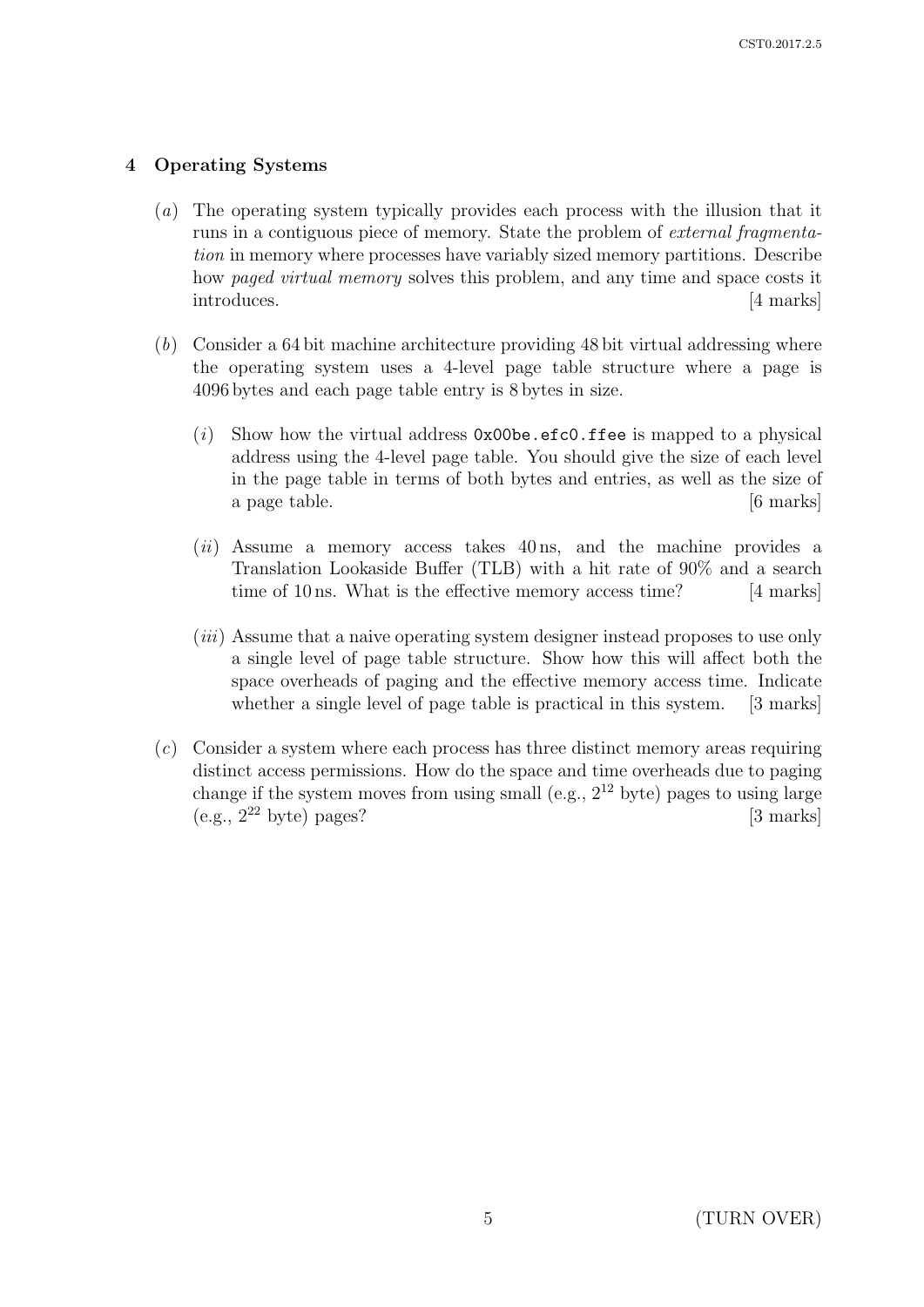### SECTION C

#### 5 Software and Security Engineering

The public-key Needham-Schroeder protocol is as follows:

 $A \rightarrow B : \{NA, A\}_{KB}$  $B \rightarrow A : \{NA, NB\}_{KA}$  $A \rightarrow B : \{NB\}_{KB}$ 

(a) Explain the notation used and the purpose of the protocol. [4 marks]

(b) What is wrong with this as a protocol design and how might this flaw be fixed? [10 marks]

 $(c)$  What would we still have to check about an implementation? [6 marks]

### 6 Software and Security Engineering

- (a) Explain the difference between redundancy, backup and fallback. [4 marks]
- (b) Give an example of a failure that cannot be mitigated by backup. [4 marks]
- $(c)$  Give two examples of systems where managing redundancy is easy, and two where it is hard. [8 marks]
- (d) Can you suggest one or more general principles for distinguishing the cases in part  $(c)$  above? [4 marks]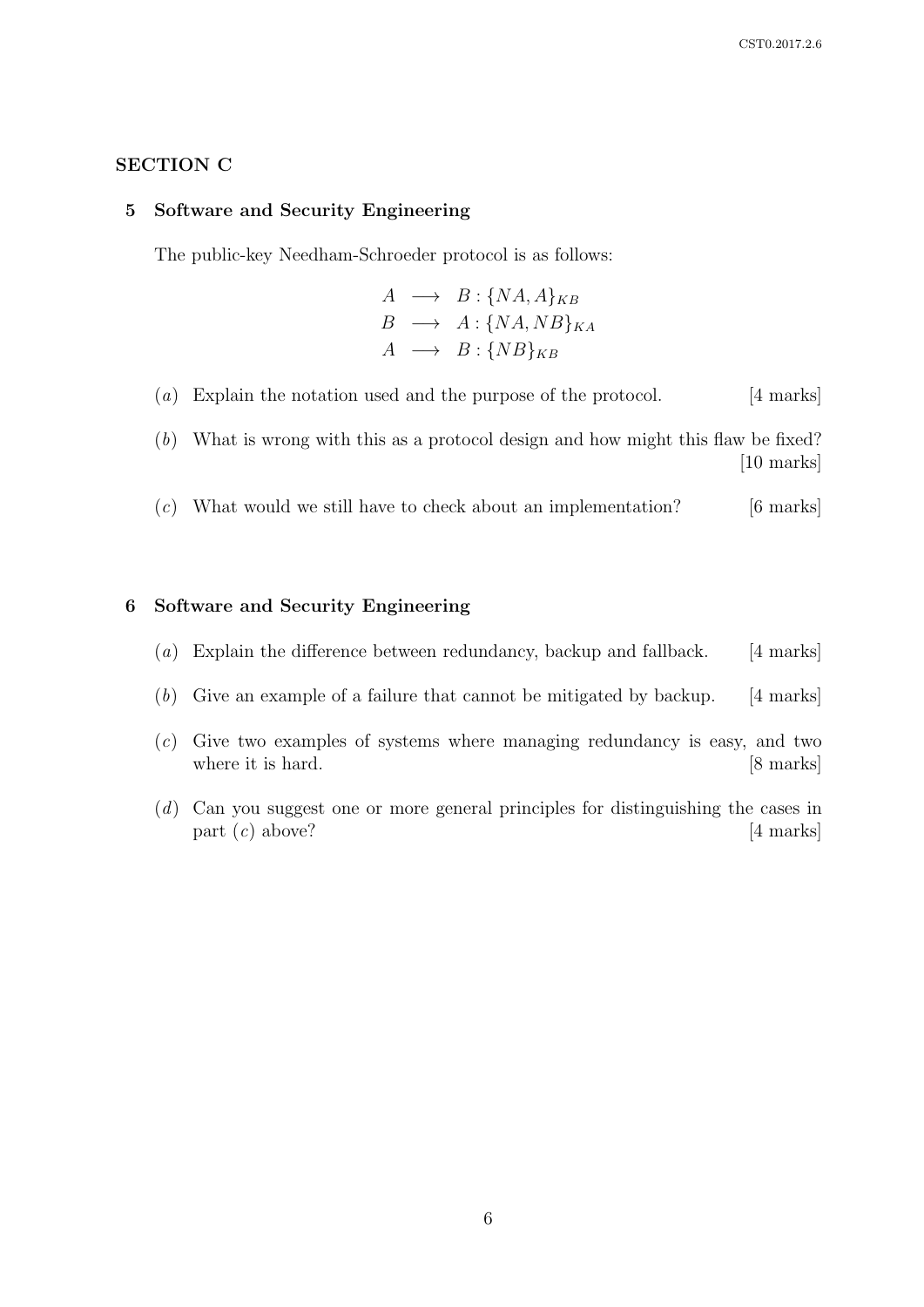### SECTION D

#### 7 Discrete Mathematics

- (a) (i) Calculate gcd(144, 77), the greatest common divisor of 144 and 77, as an integer linear combination of 144 and 77. [4 marks]
	- (ii) What is the multiplicative inverse of 77 in  $\mathbb{Z}_{144}$  and the multiplicative inverse of 67 in  $\mathbb{Z}_{77}$ ? [2 marks]
	- $(iii)$  Describe all integers x that solve the following two congruences

 $\int 77 \cdot x \equiv 1 \pmod{144}$  $67 \cdot x \equiv 3 \pmod{77}$ 

Indicate how one may calculate the least natural number solution to the above. [4 marks]

Justify your answers.

(b) For a string  $w \in \{1,2\}^*$ , let  $\sum(w) \in \mathbb{N}$  denote the sum of all the numbers in it. For instance,  $\sum(\varepsilon) = 0$  for  $\varepsilon$  the null string, and  $\sum(1212) = 6$ .

For every  $n \in \mathbb{N}$ , define  $S_n = \{ w \in \{1,2\}^* \mid \sum(w) = n \}$ . In particular,  $\varepsilon \in S_0$ and  $1212 \in S_6$ .

- (i) List the elements of  $S_n$  for each  $n \in \{0, 1, 2, 3, 4, 5\}.$  [2 marks]
- (*ii*) What is the cardinality of  $S_n$  for each  $n \in \mathbb{N}$ ? Prove your claim.

[5 marks]

(*iii*) For all  $m, n \in \mathbb{N}$ , define a bijective function

$$
((S_{m+1} \times S_{n+1}) \oplus (S_m \times S_n)) \to S_{m+n+2}
$$
 [3 marks]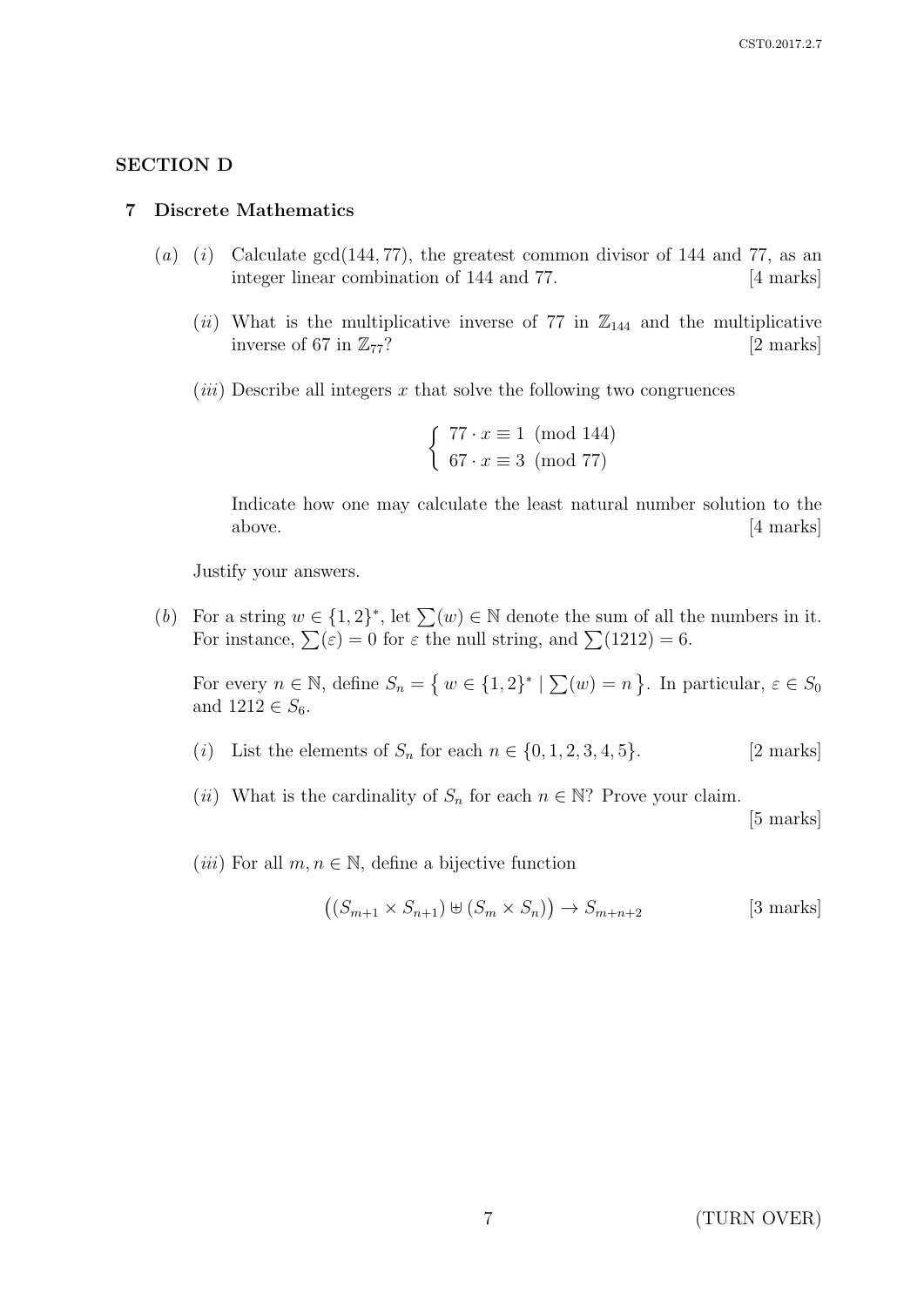#### 8 Discrete Mathematics

(a) For a non-empty tuple of positive integers  $a_1, \ldots, a_n$ , let

$$
CD(a_1, ..., a_n) = \{ d \in \mathbb{N} : \forall 1 \le i \le n. d \mid a_i \}
$$

be the set of natural numbers that are common divisors of all  $a_1, \ldots, a_n$ .

(i) Without using the Fundamental Theorem of Arithmetic, prove that for positive integers a and a', if  $CD(a, a') = \{1\}$  then, for all integers k,

> $(a \cdot a') | k \iff a | k \wedge a'$  $[4$  marks]

- (*ii*) Either prove or disprove that, for all natural numbers  $n \geq 2$  and all tuples of positive integers  $a_1, \ldots, a_n$ , if  $CD(a_1, \ldots, a_n) = \{1\}$  then, for all integers k,  $(a_1 \cdot \ldots \cdot a_n) \mid k \implies a_1 \mid k \wedge \ldots \wedge a_n \mid k.$  [3 marks]
- (*iii*) Either prove or disprove that, for all natural numbers  $n \geq 2$  and all tuples of positive integers  $a_1, \ldots, a_n$ , if  $CD(a_1, \ldots, a_n) = \{1\}$  then, for all integers k,  $a_1 | k \wedge ... \wedge a_n | k \implies (a_1 \cdot ... \cdot a_n) | k.$  [3 marks]
- (b) Either prove or disprove that for all sets  $A, B, X, Y$ ,

$$
(A \cong X \land B \cong Y) \implies A \times B \cong Y \times X \qquad [4 \text{ marks}]
$$

 $(c)$  (i) Define the notion of a surjective function between two sets. [2 marks]

(ii) State whether or not the function  $f : \mathbb{N} \to \{n \in \mathbb{N} \mid n \geq 1\}$  defined by

$$
f(0) = 1
$$
  

$$
f(n+1) = \begin{cases} f(n)/2 & \text{if } f(n) \text{ is even} \\ 9 \cdot f(n) + 1 & \text{otherwise} \end{cases} (n \in \mathbb{N})
$$

is surjective. Prove your claim. [4 marks]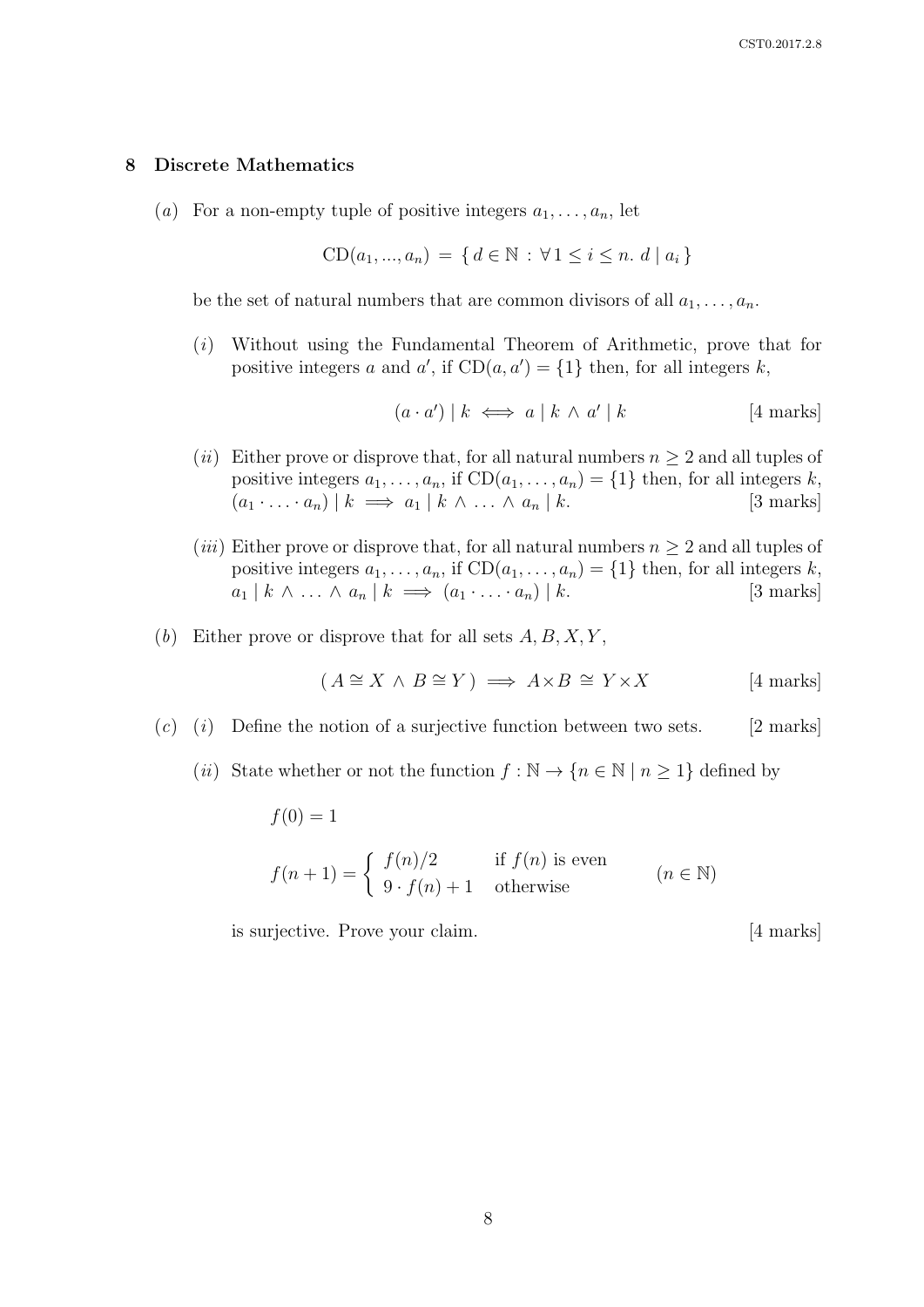#### 9 Discrete Mathematics

(a) Let r and s be solutions to the quadratic equation  $x^2 - bx + c = 0$ .

For  $n \in \mathbb{N}$ , define

$$
d_0 = 0
$$
  
\n
$$
d_1 = r - s
$$
  
\n
$$
d_n = b d_{n-1} - c d_{n-2} \quad (n \ge 2)
$$
  
\nProve that 
$$
d_n = r^n - s^n
$$
 for all  $n \in \mathbb{N}$ . [4 marks]

(b) Recall that a commutative monoid is a structure  $(M, 1, *)$  where M is a set, 1 is an element of  $M$ , and  $*$  is a binary operation on  $M$  such that

$$
x * 1 = x , x * y = y * x , (x * y) * z = x * (y * z)
$$

for all  $x, y, z$  in M.

For a commutative monoid  $(M, 1, *)$ , consider the structure  $(\mathcal{P}(M), I, \circledast)$  where  $\mathcal{P}(M)$  is the powerset of M, I in  $\mathcal{P}(M)$  is the singleton set  $\{1\}$ , and  $\otimes$  is the binary operation on  $\mathcal{P}(M)$  given by

$$
X \circledast Y = \{ m \in M \mid \exists x \in X. \exists y \in Y. \ m = x * y \}
$$

for all X and Y in  $\mathcal{P}(M)$ .

Prove that  $(\mathcal{P}(M), I, \circledast)$  is a commutative monoid. [10 marks]

- (c) Define a section-retraction pair to be a pair of functions  $(s : A \to B, r : B \to A)$ such that  $r \circ s = \mathrm{id}_A$ .
	- (i) Prove that for every section-retraction pair  $(s, r)$ , the section s is injective and the retraction  $r$  is surjective. [4 marks]
	- (ii) Exhibit two sets A and B together with an injective function  $f : A \rightarrow B$ such that there is no function  $g : B \to A$  for which  $(f, g)$  is a sectionretraction pair. [2 marks]